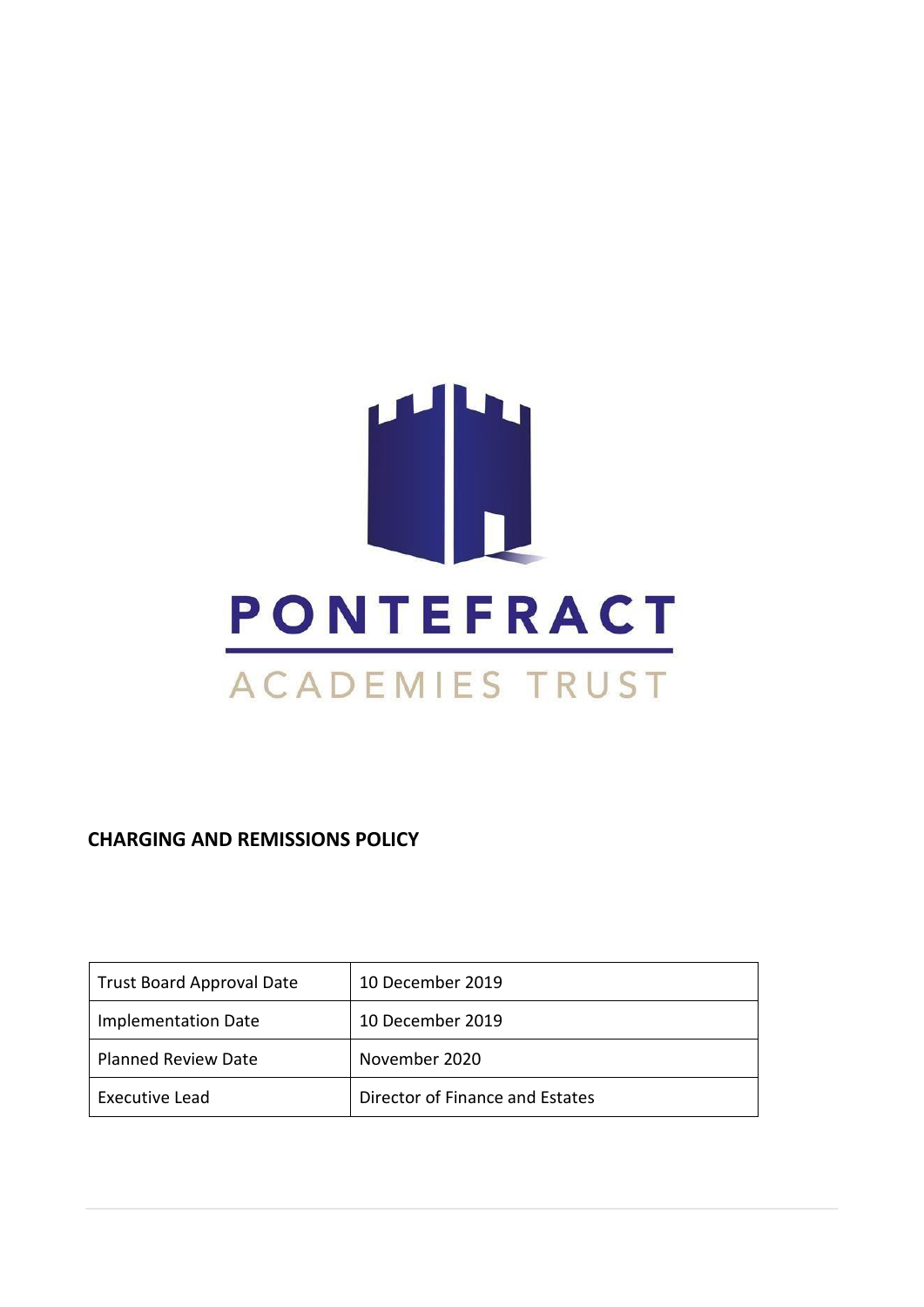

## **1. Statement of Intent**

The Trust is committed to a free and comprehensive education which provides equality of access and opportunity to all pupils and students.

The Charging and Remissions Policy aims to: -

- Inform parents and carers where the school will or will not charge for activities, or alternatively where the school will request a voluntary contribution to support in covering the costs of an activities;
- Clarify how charges will be determined, to assist parent and carers in understanding why requests for payment are required for some activities.

## **2. Admissions**

There is no charge for admissions.

#### **3. Examinations**

There is no charge for examinations that are part of the curriculum and on the school's set examinations list, where children have been prepared for the examinations by the school. However, if the pupil fails without good reason to meet an examination requirement, the school may recover the fee incurred from that pupil/student's parents. These principles apply equally to re-sits.

There is no charge for examinations that are not on the set list but have been arranged by the school.

There is a charge of the examination entry fee(s) if the registered pupil has not been prepared for the examination(s) at the school **(section 6)** 

There is a charge equal to the cost of the service, if the parent/carer have requested that their child's examination is re-marked.

#### **4. School meals/milk**

#### **4.1 School meals**

There is no charge for children who are entitled to free school meals or infant free school meals. Pupils/Students who are not entitled to free school meals will be charged in accordance with the prices decided by the Trust.

Parents are strongly encouraged to make payment through the school's online payment system.

Please note – Refunds will not be given for any payments made, for example if a pupil is then subsequently absent due to illness. Any overpayment will be credited to your child's account.

Dinner money balances are retained on the school's online payment system and are available for parents to check through logging onto their online account. Any unused balances will be dealt with in accordance with school procedures.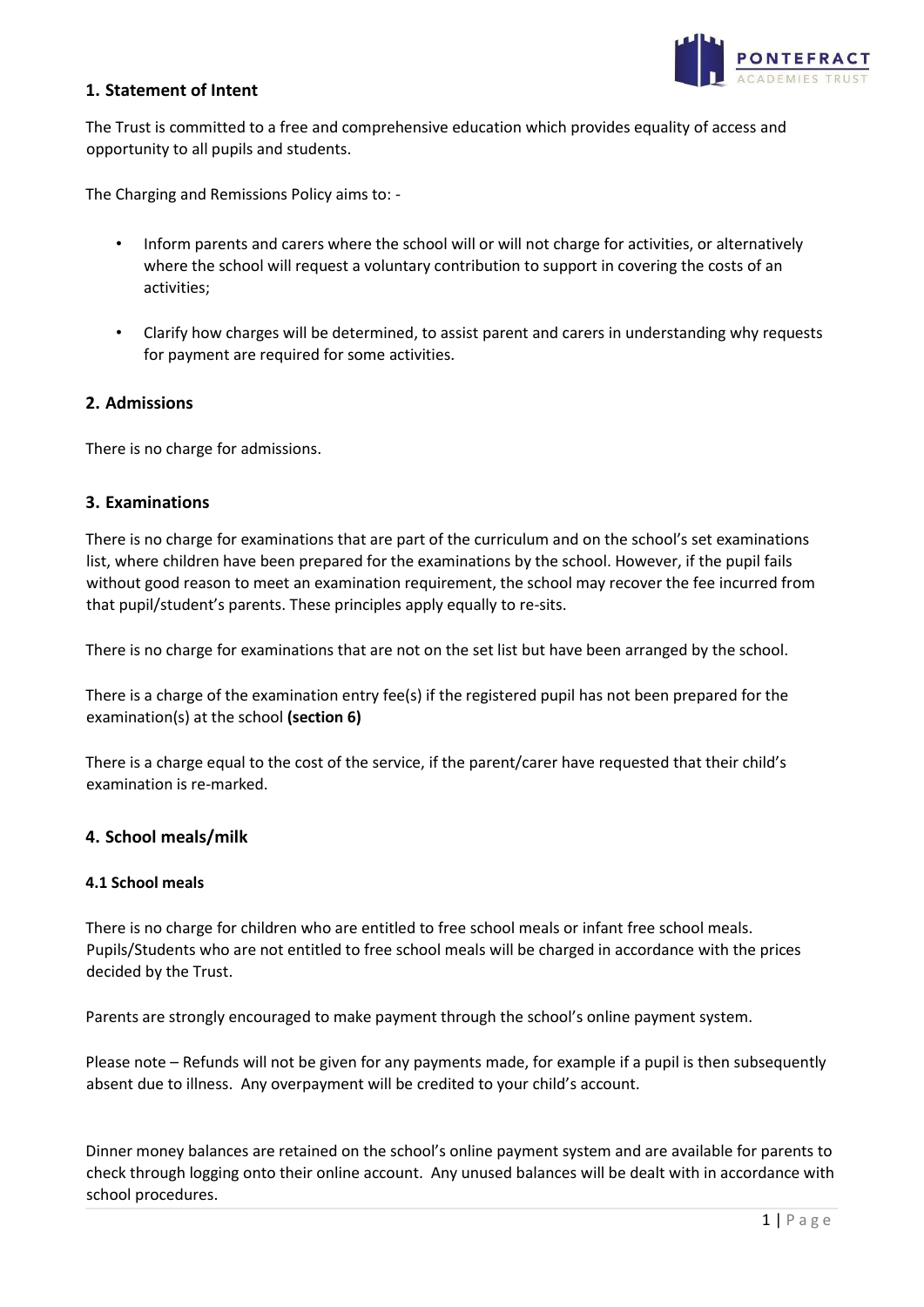

Outstanding payments will be dealt with in accordance with the Trust Debt recovery procedures.

#### **4.2 School Milk**

School milk is provided free of charge for children under the age of 5 until the beginning of the term in which the child turns five. Other milk provided is charged per carton.

## **5. Activities that take place during school hours (this does not include the break in the middle of the school day)**

There is no charge for activities during school hours with the exception of music tuition **(section 8)**.

There is no charge for transport during school hours to school-organised activities.

#### **We may charge for:**

- books and materials that the parent wishes the child to keep the cost will be made clear to the parents before charge
- optional extras **(section 6)**
- music or vocal tuition **(section 9).**

#### **6. Activities that take place outside of school hours (non-residential)**

There is no charge for activities that take place outside of school hours when they are:

- part of the set curriculum, including sports matches against other schools
- part of the syllabus for a public examination that the pupil is being prepared for by the school  $\Box$ part of the school's basic curriculum for religious education.

#### **Optional extras**

The school will charge for optional extras. Optional extras are:

- education provided outside of school time that is **not:**
	- a) part of the National Curriculum
	- b) part of a syllabus for a prescribed public examination that the pupil is being prepared for at the school
	- c) part of religious education
- examination entry fee(s) if the registered pupil has not been prepared for the examination(s) at the school
- transport that is not taking the pupil to school or to other premises where the local authority or Trust has arranged for the pupil to be provided with education*.*
- board and lodging for a pupil on a residential visit.
- extended day services offered to pupils (e.g. breakfast clubs, after school clubs etc)

#### **The cost of optional extras**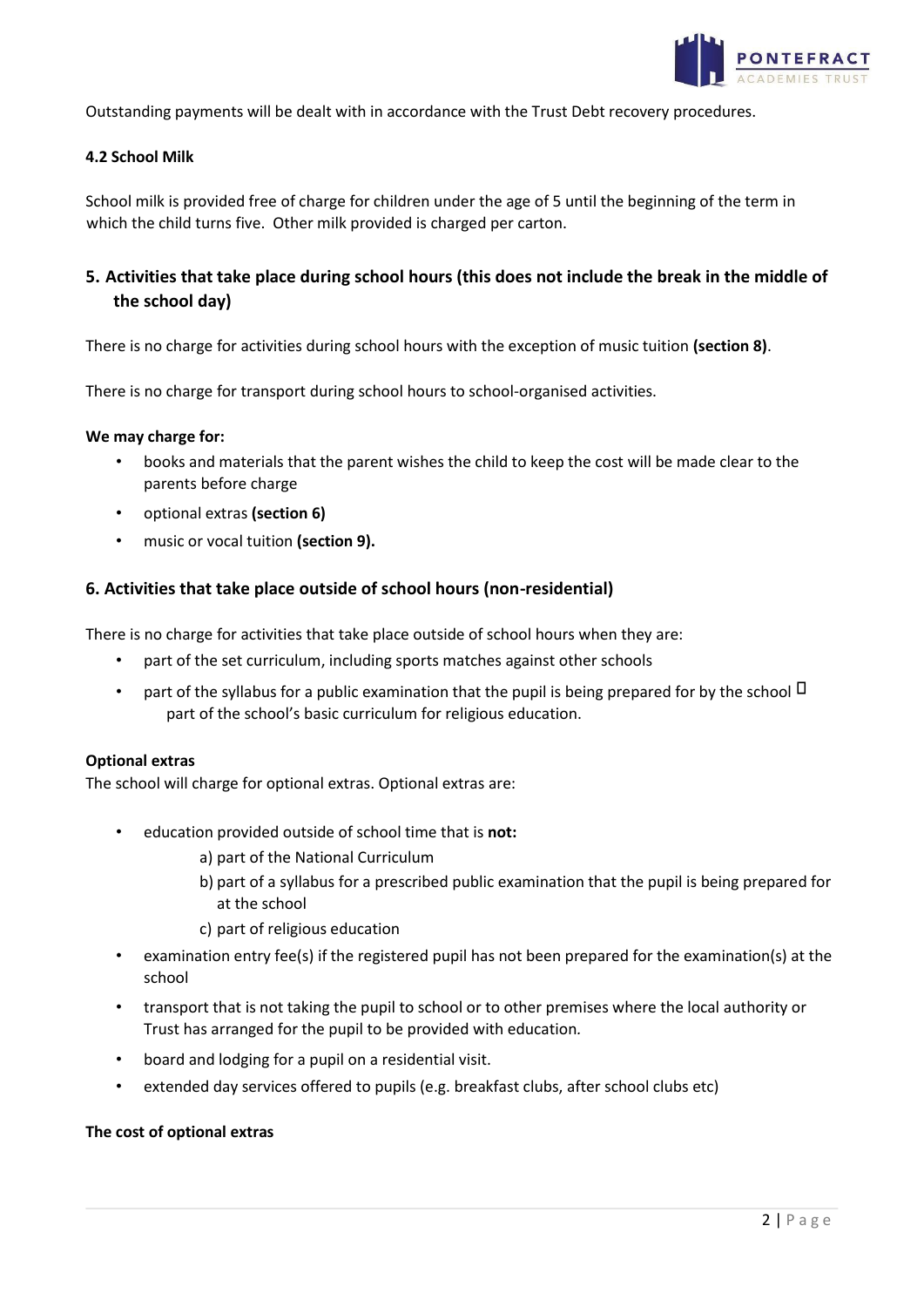

Each School will decide when it is necessary to charge for optional activities and the level of those charges. The charges, when determined, will be published on the school's website and appended to this policy.

Any charge made in respect of individual pupils will not exceed the actual cost of providing the optional extra activity, divided equally by the number of pupils participating. In no circumstances will there be an element of subsidy required for any pupils wishing to participate in the activity whose parents are unwilling or unable to pay the full charge **(section 13)**.

When calculating the cost of optional extras an amount may be included in relation to:

- any materials, books, instruments or equipment provided in connection with the optional extra  $\Box$ non-teaching staff
- teaching staff engaged under contracts for services purely to provide an optional extra, including supply teachers engaged specifically to provide the optional extra
- the cost, or a proportion of the costs, for teaching staff employed to provide tuition in playing a musical instrument, where the tuition is an optional extra.
- The cost of buildings and accommodation

Participation in any optional extra activity will be on the basis of parental choice and a willingness to pay the charges. The school will need to have the agreement of parents before organising the provision of an optional extra where charges will be made.

## **7. Activities that take place** *partly* **during school hours either on or off site**

Where the majority of a non-residential activity takes place during school hours the charging of the activity will be the same as is outlined in **section 5.** Travelling time is included in time spent on activity.

In cases where the majority of a non-residential activity takes place outside of school hours the charge cannot include the cost of alternative provision for those pupils who do not wish to participate. So no charge can be made for supply teachers to cover for those teachers who are absent from school accompanying pupils on a visit.

In this case the charging of the activity will be the same as is outlined in **section 6.** 

## **8. Residential activities**

#### **Trust Schools will not charge for:**

- education provided on any visit that takes place during school hours
- education provided on any visit that takes place outside school hours if it is part of the National Curriculum, or part of a syllabus for a prescribed public examination that the pupil is being prepared for at the school, or part of religious education
- supply teachers to cover for those teachers who are absent from school accompanying pupils on a residential visit
- travel costs where the residential activity is classed as being within school hours  $\Box$ residential activities that take place during school hours.

#### **Trust Schools will charge for:**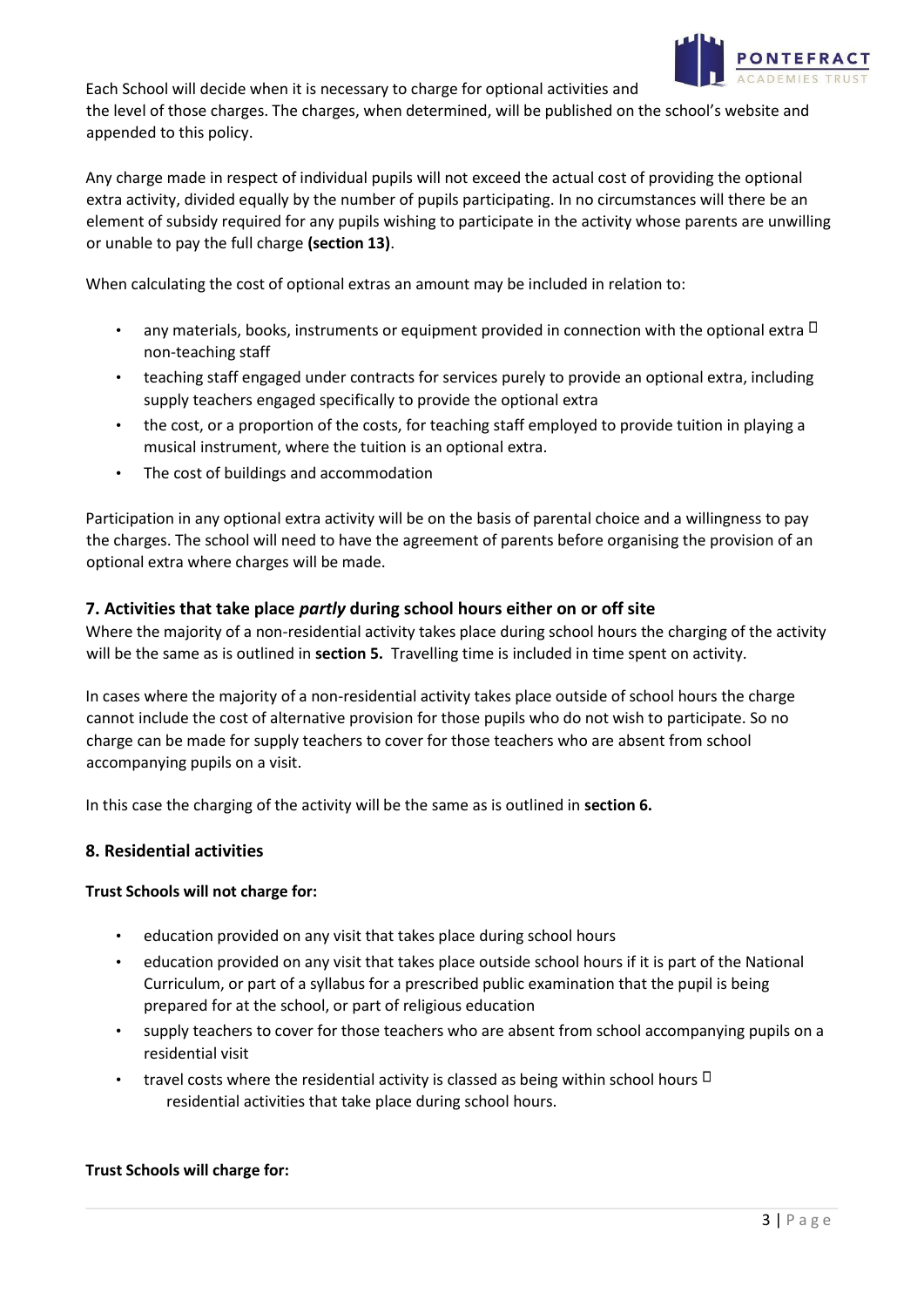

## **Board and lodging**

When any visit has been organised by the school where there may be a cost for board and lodging, parents will be informed of this before the visit takes place. The school will charge anything up to the full cost of board and lodging on residential visits, whether it is classified as taking place during school hours or not. The charge will not exceed the actual cost. **Parents who can prove they are in receipt of certain benefits may be exempt from paying this cost** (see **section 12** for more guidance on remissions).

#### **Travel**

Travel charges may apply when the residential activity takes place outside of school hours. The amount charged will be calculated to cover the unit cost per pupil. These charges may not apply to those pupils entitled to remissions, but no other pupils will be charged extra to cover those costs.

#### **Activities**

The school may charge for residential activities that fall **outside** of school hours **(see section 6)**.

#### **9. Music tuition within school hours**

The Trust schools will follow government legislation that states that all education provided during school hours must be free; however, music lessons are an exception to this rule.

**Charges will be made if** the teaching is **not** an essential part of either the National Curriculum or a public examination syllabus being followed by the pupil(s), or the first access to the Key Stage 2 Instrumental and Vocal Tuition Programme (Wider Opportunities).

The school may charge for teaching requested by parents and delivered by specialist tutors given to either an individual pupil or groups of any appropriate size (provided that the size of the group is based on sound pedagogical principles) to play a musical instrument or to sing. The cost of these lessons may depend on the size and duration of the class as well as the type of instrument.

**The school will not charge if** the music tuition is part of the National Curriculum or public examination syllabus being followed by the student. This includes instruments, music books and exam fees.

The Trust schools are all dedicated to ensuring equal opportunities for all pupils and students including access to specialised music tuition, therefore charges made for music tuition within school hours will be remitted for pupils on free school meals.

There is no charge for vocal or instrumental tuition for children in care. This includes instruments, music books and exam fees.

#### **10. Extended services**

The Trust schools are dedicated to providing a well-rounded and extensive education for our pupils which includes a wide range of extra-curricular activities (extended services). Extended services enable our school to provide:

- high-quality learning opportunities either side of the school day
- ways of intervening early when children are at risk of poor outcomes, e.g. by providing access to study support, parenting support or to more specialist services (such as health, social care or special educational needs services)
- ways of increasing pupil engagement
- ways of improving outcomes and narrowing gaps in outcomes between different groups of pupils.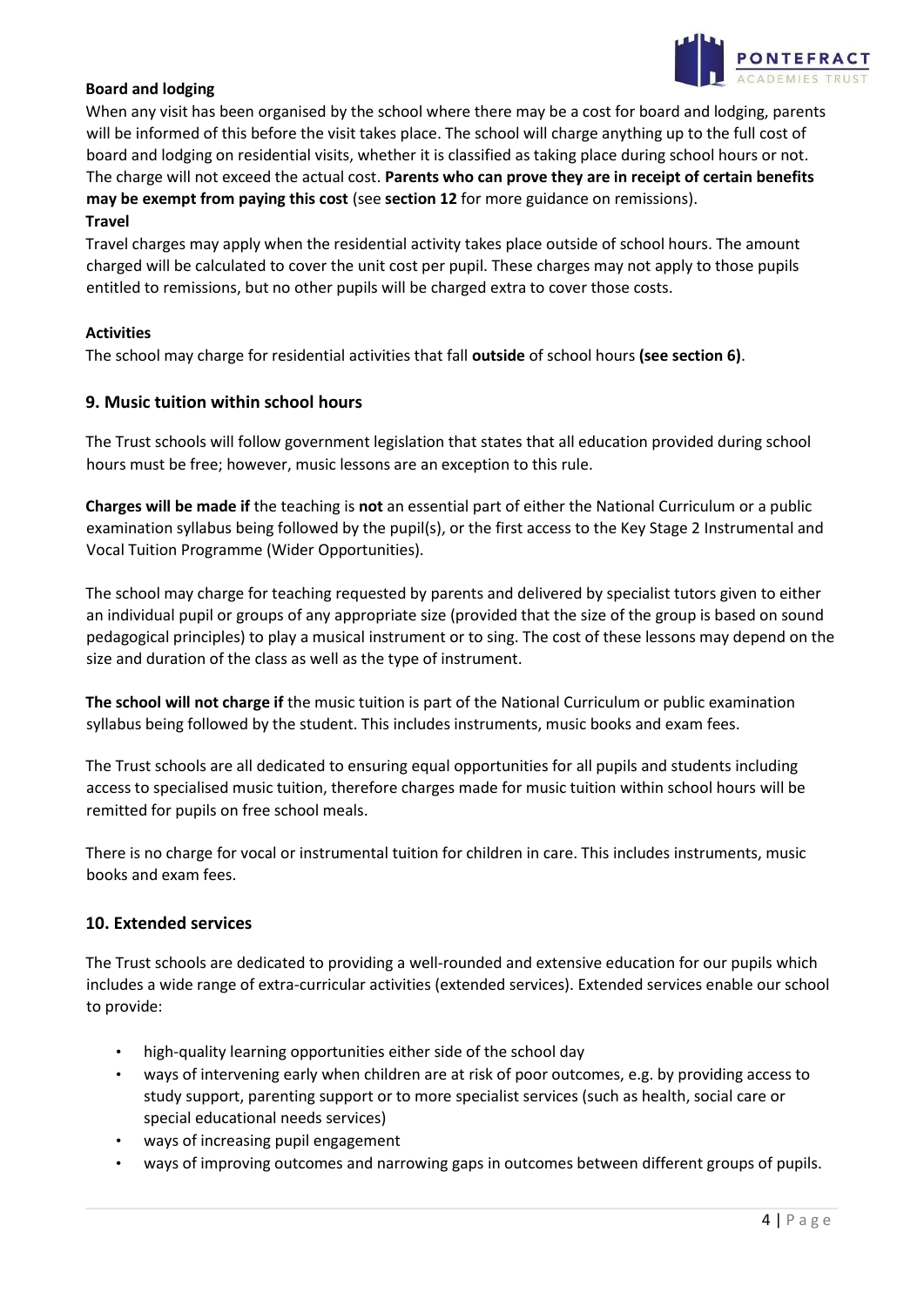

The total charge for any extended services will not exceed the cost of providing the activity and no parent will be asked to subsidise others.

## **11. Refunds**

Request for refunds for trips will be considered on an individual basis and may be rejected if the school is unable to recoup the costs incurred.

In all cases of withdrawal, either voluntarily or otherwise, applications should be made in writing to the Head of School. If approved, refunds will be processed via the original method of payment.

The school reserves the right not to refund costs where a pupil is withdrawn from an activity by the school because of a pupil's breach of the school's behaviour policy.

## **12. Damage to property and breakages**

Where school property has been wilfully damaged by a pupil/student or parent the school may charge those responsible for some or all of the cost of repair or replacement.

Where property belonging to a third party has been damaged by a pupil, and the school has been charged, the school may charge some or all of the cost to those responsible.

Whether or not these charges will be made will be decided by the Head of School and dependent on the situation.

#### **13. Remissions and concessions**

The school will give consideration to the remission of charges to parents or carers who receive the following support payments:

- Income Support
- Income based Job-seekers Allowance
- Income related employment and support allowance
- Child Tax Credit ((where the person is not receiving Working Tax Credit as well) and have an annual gross income of no more than £16,190))
- Support under part VI of the Immigration and Asylum Act 1999
- Guaranteed Element of State Pension Credit
- Income related employment and support allowance
- Universal Credit

Children of families who receive these payments are also entitled to free school meals.

Parents who are eligible for the remission of charges will be dealt with confidentially.

The school may choose to subsidise part or all of the payment of some charges for certain activities and pupils.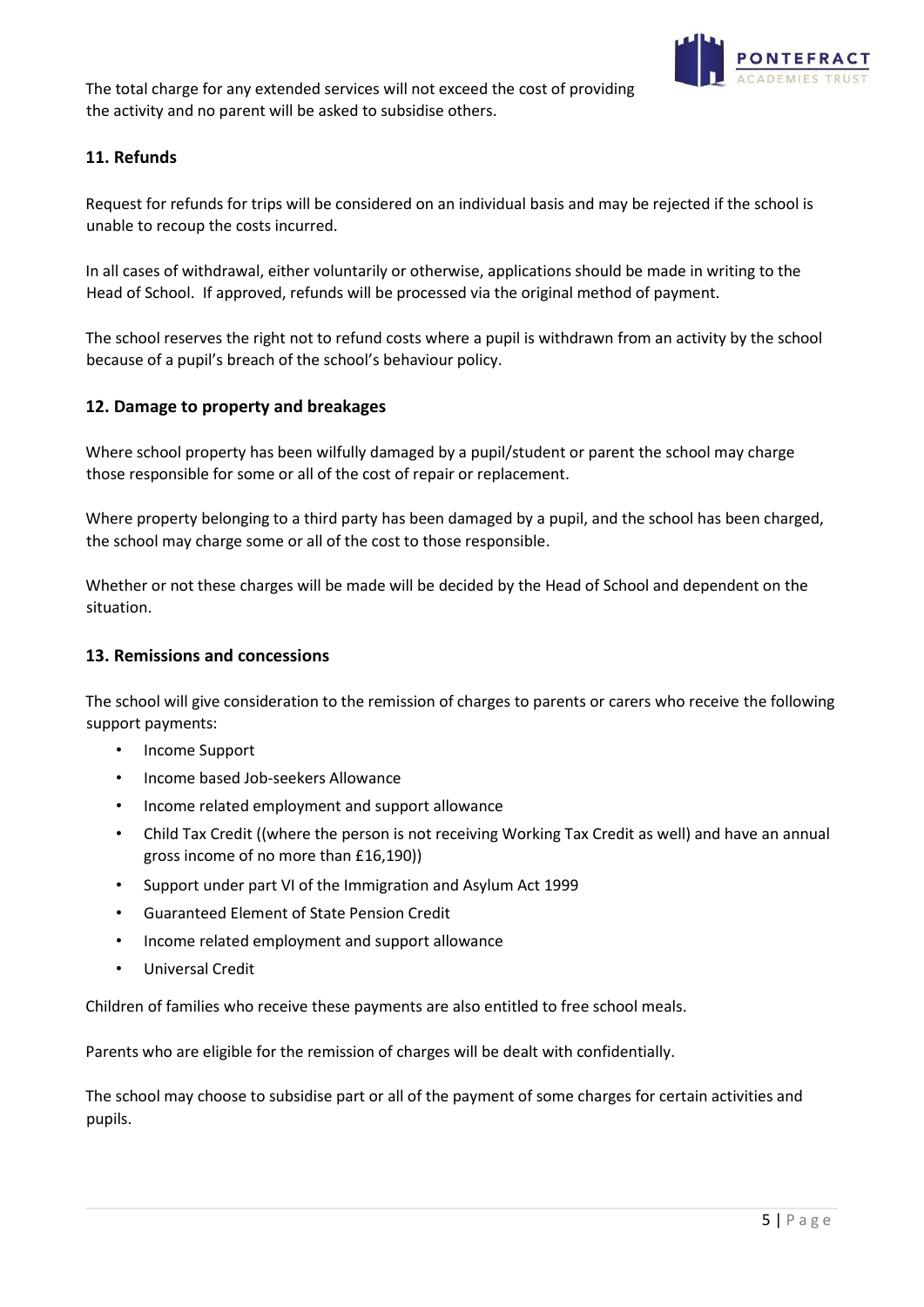

## **14. Voluntary contributions**

The Trust schools may ask for voluntary contributions to the school for general funds and/or to fund activities or trips that will enrich our pupils' education.

In any case where an activity cannot be afforded without voluntary funding, this will be made clear to the

parents by the school. If the activity is cancelled all monies paid will be returned to parents. If the activity costs less than the estimated cost then if this equates to more than £10 per pupil it shall be refunded, or if the amount equates to less than £10 per pupil the contribution will be retained to support future school activities.

There is no obligation for a parent or carer to make any contribution and the school will in no way pressure parents to make a contribution.

#### **15. Inability or unwillingness to make voluntary contributions**

The Trust is committed to ensuring fair access and treatment of all pupils, and this means ensuring that no child is excluded from an activity because the parents or carers of that child are unwilling or unable to pay. If there is insufficient funding for an activity, then it will be cancelled.

The identity of the child or parents of the child who did not want to make the payment, or could not make the payment, will not be disclosed under any circumstances.

#### **16. School Lettings**

The Trust is committed to making its premises available for the benefit of the community and will recover the costs of the letting.

#### **17. Schedule of Charges and Remissions**

Each Trust school will attach their schedule of charges and remissions for the current academic year to this policy prior to publication on the school website.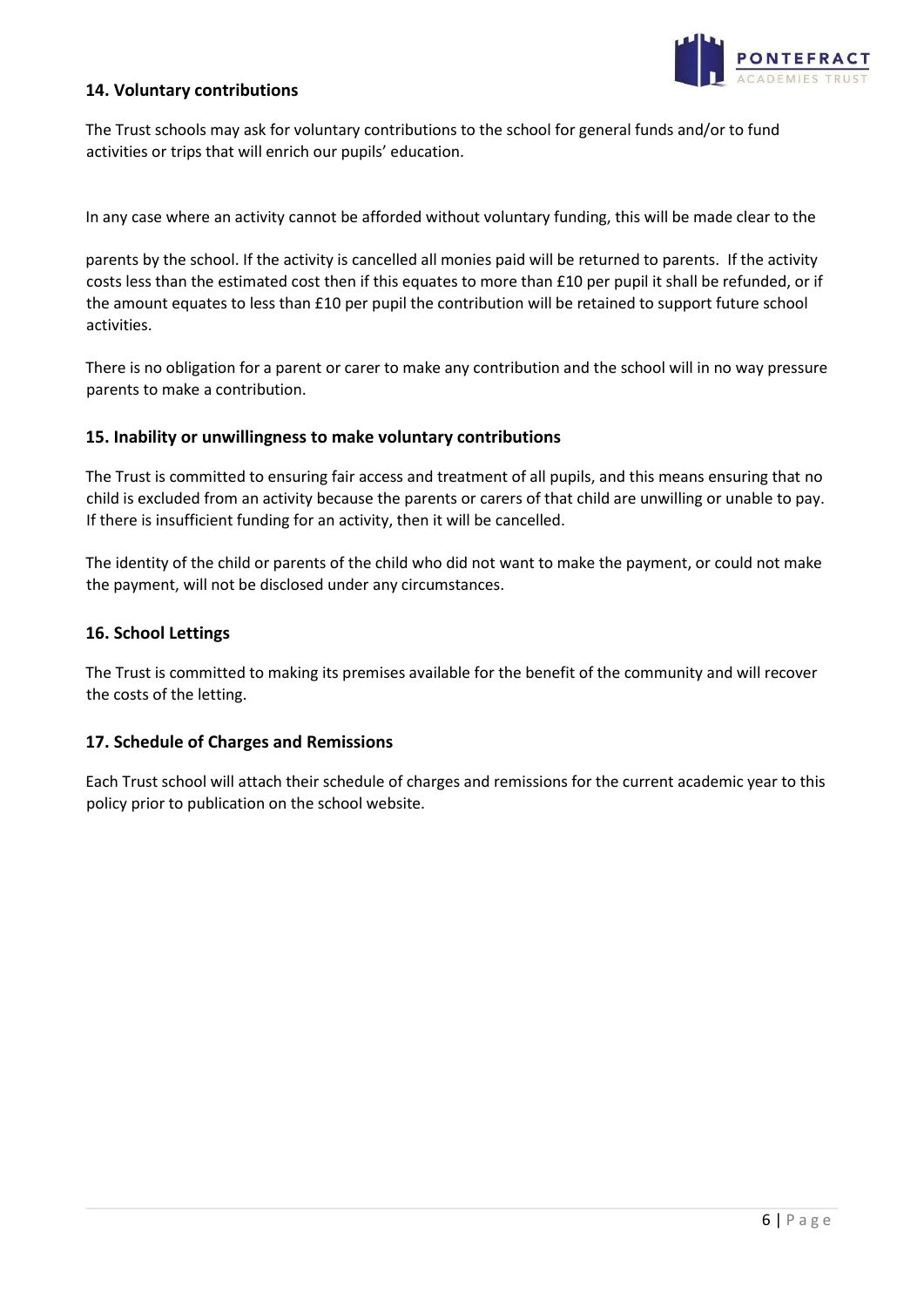

# **The King's School Schedule of Charges and Remissions**

| <b>Stationery</b>          | Cost       |
|----------------------------|------------|
| <b>Revision guides</b>     | Costs vary |
| Calculator                 | £5.00      |
| A3 Flip Files              | £4.00      |
| Maths sets                 | £2.25      |
| Pastels (12 pack)          | £1.25      |
| Pastels (24 pack)          | £2.90      |
| Tin of 24 coloured pencils | £7.00      |
| A2 polyholder              | £3.00      |
| A3 polyholder              | £2.00      |
| A3 Spiral Sketch Book      | £4.00      |
| A4 Spiral Sketch Book      | £3.00      |
| Protractor                 | £0.50      |
| Planner                    | £2.50      |
|                            |            |

| <b>Music Tuition</b>     | <b>Termly</b> | Annual  |
|--------------------------|---------------|---------|
| <b>Individual Lesson</b> | £138.00       | £414.00 |
| Individual PP            | £96.60        | £289.80 |
| Group Lesson             | £69.00        | £207.00 |
| Group PP                 | £48.30        | £144.90 |
|                          |               |         |

| <b>Catering Prices</b>     |       |
|----------------------------|-------|
| Lunch                      |       |
| Free School Meal Deal      | £2.15 |
| Main Meal Deal             | £2.15 |
| Pizza Meal Deal            | £2.15 |
| Pasta/Noodle Pot Meal Deal | £2.15 |
| Salad Meal Deal            | £2.15 |
| Sandwich Meal Deal         | £2.15 |
| Jacket Potato Meal Deal    | £2.15 |
| Hot Main Meal              | £1.85 |
| Plain Jacket Potato        | £1.15 |
| Tugo Pasta & Sauce         | £1.80 |
| Jacket Potato 1 Filling    | £1.50 |
| Jacket Potato 2 Fillings   | £1.70 |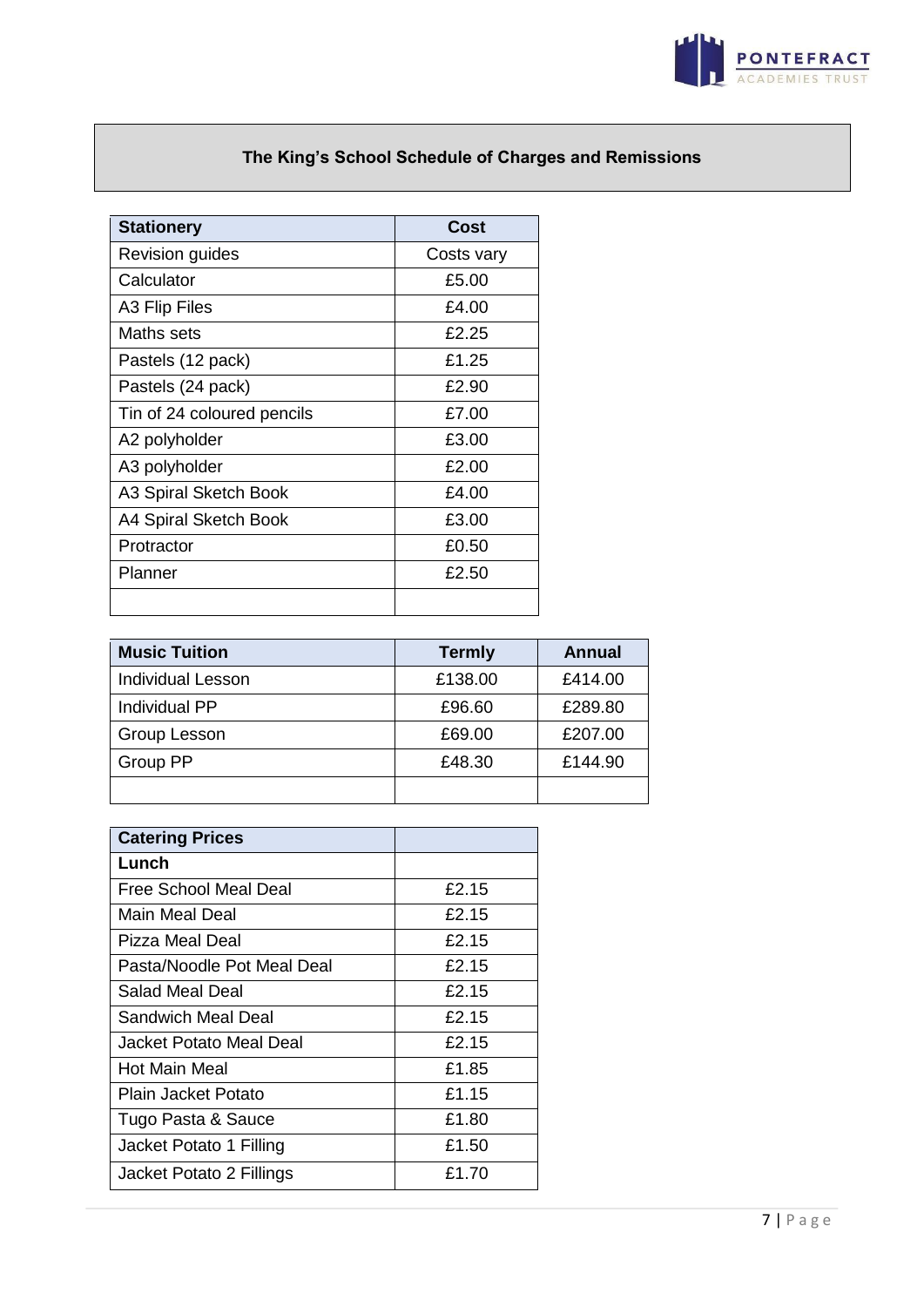| <b>PONTEFRACT</b> |  |
|-------------------|--|
| ACADEMIES TRUST   |  |

| Pizza Slice                       | £1.05 |
|-----------------------------------|-------|
| Daily Hot Sandwich Special        | £1.85 |
| Sandwiches - from                 | £1.30 |
| Hot Homemade Pudding & Custard    | £0.83 |
| Home Bakes                        | £0.70 |
| <b>Fresh Fruit Pots</b>           | £0.65 |
|                                   |       |
| <b>Morning Break / Breakfast</b>  |       |
| <b>Toast slice</b>                | £0.30 |
| Cheese on toast                   | £0.65 |
| Warm Waffle                       | £1.00 |
| <b>Bacon Roll</b>                 | £1.10 |
| Granola and Fruit Yoghurt Pot     | £1.00 |
| Piece of Fresh Fruit              | £0.32 |
| Pot & Tasty - Sausage, Beans &    | £1.10 |
| Hash Brown                        |       |
| Cheesy Bean Bagel                 | £1.10 |
| Loaded Cheesy Potato Wedges       | £1.10 |
| Pizza Bagel                       | £1.10 |
| Nachos with Salsa & Cheese        | £1.10 |
| Pancakes                          | £0.50 |
| <b>Toasted Fruit Teacake</b>      | £0.55 |
| <b>Toasted Crumpet</b>            | £0.55 |
|                                   |       |
| <b>Drinks</b>                     |       |
| Water 330ml                       | £0.45 |
| Water 500ml                       | £0.68 |
| Radnor Flavoured Water 500ml      | £1.00 |
| Radnor Fresh Juice Carton 125ml   | £0.55 |
|                                   |       |
| <b>Fresh Fruit &amp; Desserts</b> |       |
| Piece of Fresh Fruit              | £0.32 |
| <b>Fresh Fruit Pots</b>           | £0.65 |
| All Tray Bakes / Cakes            | £0.70 |
|                                   |       |

| Lettings           |                   |                  |
|--------------------|-------------------|------------------|
| Weekday            |                   |                  |
|                    | <b>Commercial</b> | <b>Community</b> |
| <b>Facility</b>    | Rate per hour     | Rate per hour    |
| Hall               | £35.00            | £29.00           |
| PA system          | £11.00            | £11.00           |
| Lighting           | £25.00            | £18.00           |
| <b>Sports Hall</b> | £34.00            | £28.00           |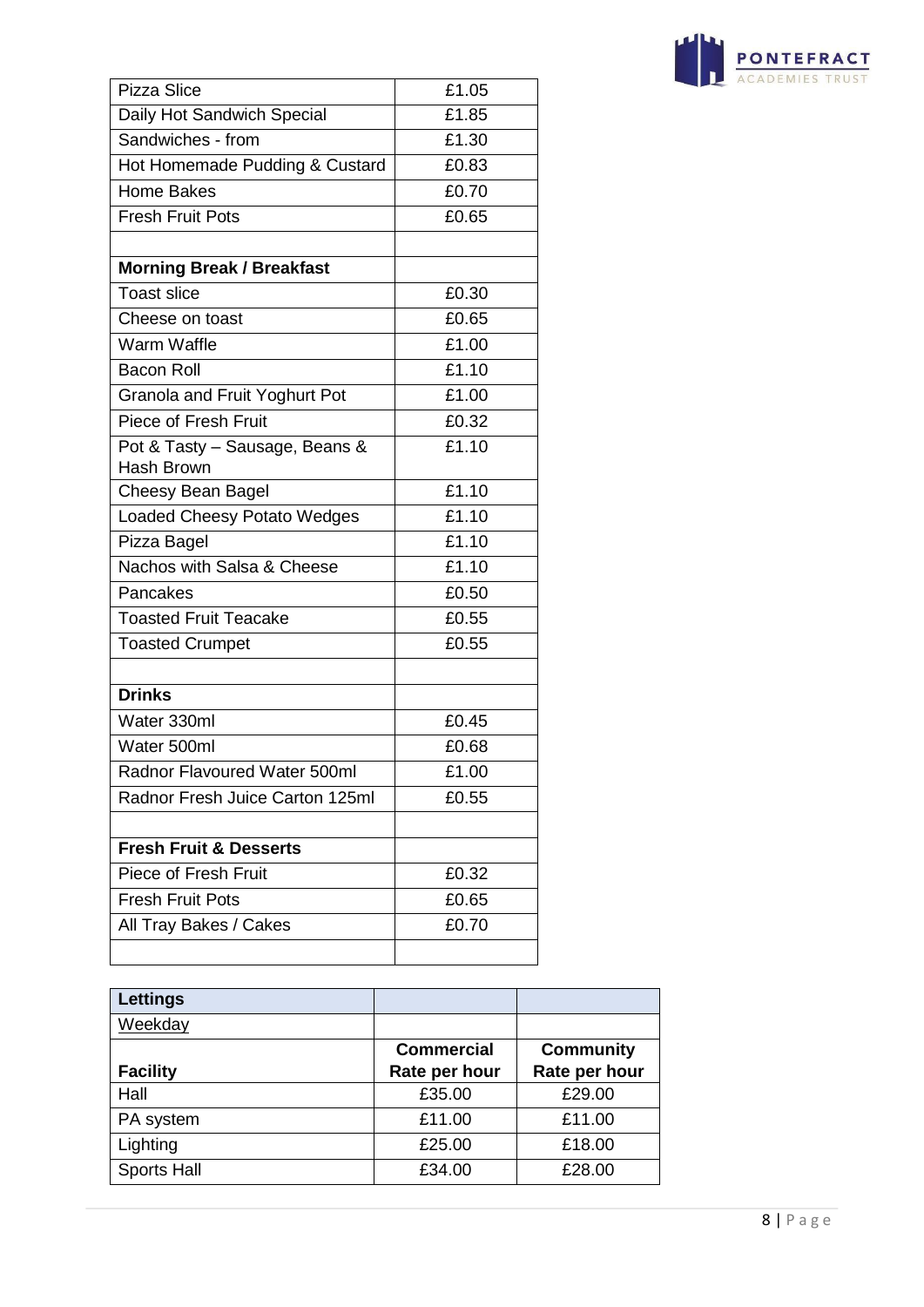

| Gym                         | £24.00 | £21.00 |
|-----------------------------|--------|--------|
| <b>Netball/Tennis Court</b> | £10.00 | £8.00  |
| <b>Cricket Pitch</b>        | £15.00 | £11.00 |
| Football/Hockey/Rugby Pitch | £16.00 | £16.00 |
| <b>Changing Rooms</b>       | £11.00 | £11.00 |
| Drama Studio                | £24.00 | £18.50 |
| Classroom                   | £18.50 | £13.00 |
| <b>Classroom facilities</b> | £5.50  | £5.50  |
| <b>ICT</b> suite            | £24.00 | £24.00 |
| <b>FLC Kitchen</b>          | £24.00 | £20.00 |
| F2 Meeting Room             | £18.50 | £15.00 |
| <b>FLC Meeting Room</b>     | £12.00 | £12.00 |
|                             |        |        |

| Weekend                     |               |                  |
|-----------------------------|---------------|------------------|
|                             | Commercial    | <b>Community</b> |
| <b>Facility</b>             | Rate per hour | Rate per hour    |
| Hall                        | £39.50        | £35.00           |
| PA system                   | £16.00        | £16.00           |
| Lighting                    | £26.50        | £22.00           |
| <b>Sports Hall</b>          | £39.00        | £34.00           |
| Gym                         | £28.00        | £24.00           |
| <b>Netball/Tennis Court</b> | £12.00        | £10.00           |
| Cricket Pitch               | £17.00        | £13.00           |
| Football/Hockey/Rugby Pitch | £18.50        | £18.50           |
| Changing rooms              | £13.00        | £13.00           |
| Drama Studio                | 326.00        | £22.00           |
| Classroom                   | £20.50        | £18.50           |
| <b>Classroom facilities</b> | £6.00         | £6.00            |
| <b>ICT Suite</b>            | £34.00        | £29.00           |

## **Charges and Remissions**

The King's School provides additional discretionary remissions to those families who qualify in accordance with paragraph 13 of the Charging and Remissions Policy on the following school activities/supplies:

 $\triangleright$  Curriculum trips, visits and year group residential courses if these take place outside of school hours and are not part of the set curriculum, (including sports matches against other schools) part of the syllabus for a public examination that the student is being prepared for by the school or part of the school's basic curriculum for religious education. Up to 50% remission to eligible students on application.

 $\triangleright$  Uniform, shoes or sports kit. Up to 30% remission to eligible students on application.

 $\triangleright$  Other materials or equipment required for their academic studies. Up to 100% remission to eligible students on application